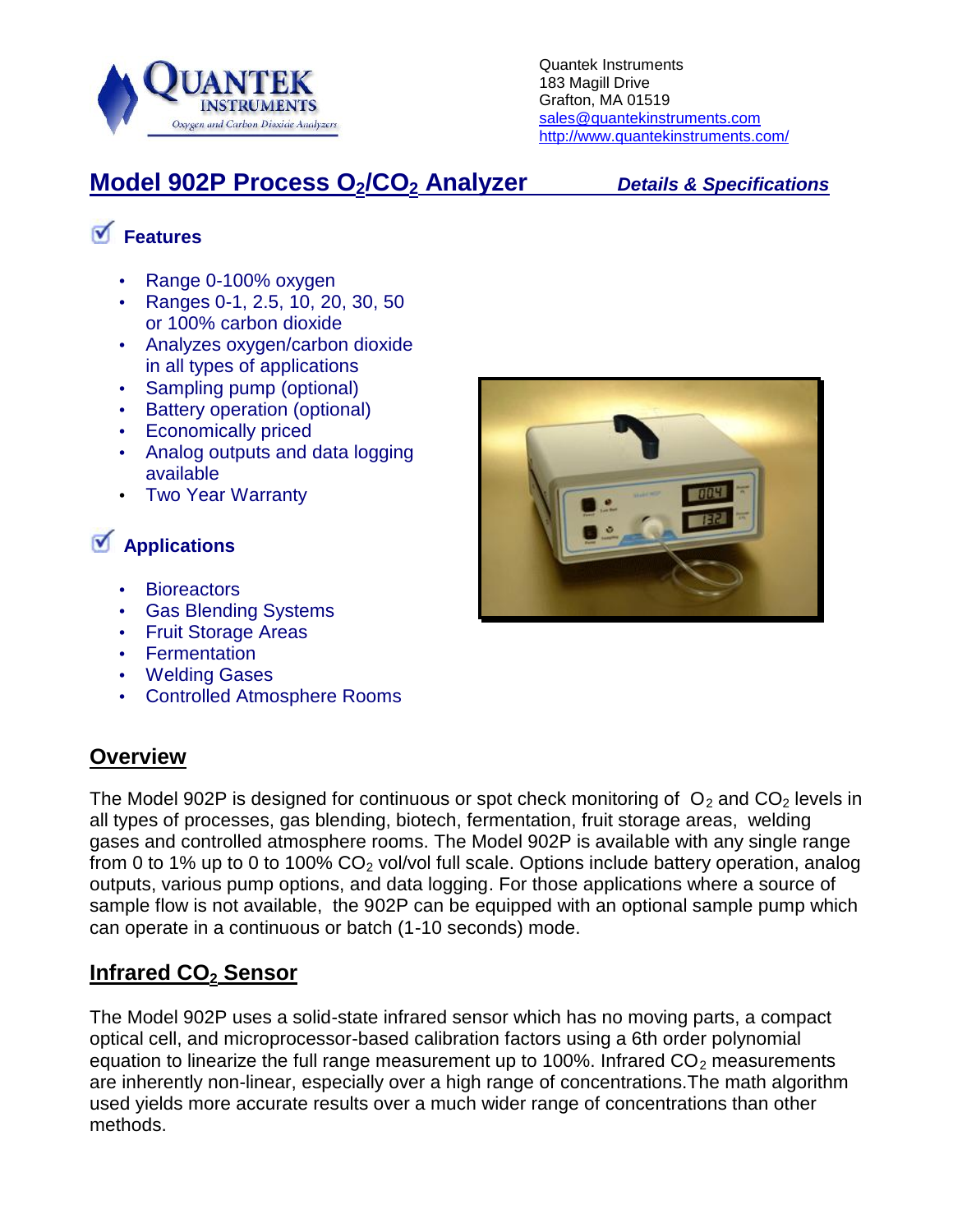The Model 902P IR sensor combines cutting edge 32 bit digital signal processing with the solid reliability, compact size and state of the art microprocessor technology that makes this full-featured  $CO<sub>2</sub>$  measurement system less complex and more robust than other instrumentation. Its reliability is backed it up with a two year warranty, twice the industry standard. The advanced design provides a stable, drift-free linearized voltage or current output that is much less susceptible to external electro-magnetic interference than conventional analog electronics.

The sensor assembly is cable connected to the control circuit board. It can be used with diffusion or pumped sample draw systems. The measurement accuracy is not affected by sample flow rate.

### **Electrochemical O<sup>2</sup> Sensor**

The Model 902P design incorporates a long-life, heavy duty, proprietary electrochemical, maintenance free sensor. The sensor is totally sealed, operates at room temperature and is internally compensated for slight temperature variations. Unlike other sensors, it is not dependent on a controlled flow rate for accuracy, is not heated and is not affected by high levels of  $CO<sub>2</sub>$ , hydrocarbon or other gases.

#### **Sampling Versatility**

The sensor designs are compact, have a low internal volume and require only a low sample flow of about 10 to 1000 cc/min. The sample should be clean and dry (non-condensing). Moisture or dirt deposits on the internal surfaces of the sensor can cause errors in the reading. A disposable type particulate filter can be inserted onto the front panel inlet fitting if needed.

The sensors operate at atmospheric pressure, and the accuracy of the measurement is not dependent on the flow rate of the sample gas. For those systems where a source of sample flow is not available, the Model 902P can be equipped with an optional internal miniature diaphragm pump with a switch on the front panel for sampling in 2 to 12 second intervals, or for continuous pump operation.

#### **Rechargeable Battery**

With its low power requirement, the Model 902P can be operated with an optional battery for those applications where AC power is not readily available. A totally sealed, long-life internal 12 Vdc gel battery accepts a full or partial charging cycle and will operate the unit for up to 8 hours. The charger module plugs into a standard 115 or 240 Vac outlet for charging or continuous operation. Alternatively, the unit can be powered from an external 12Vdc source.

#### **Microprocessor/Electronics**

Microprocessor based electronics for sensor signal processing, battery charging, pump timing and on/off control provide high accuracy and reliability with minimal component use to reduce size and cost. Battery save feature turns unit off after one hour idle time.